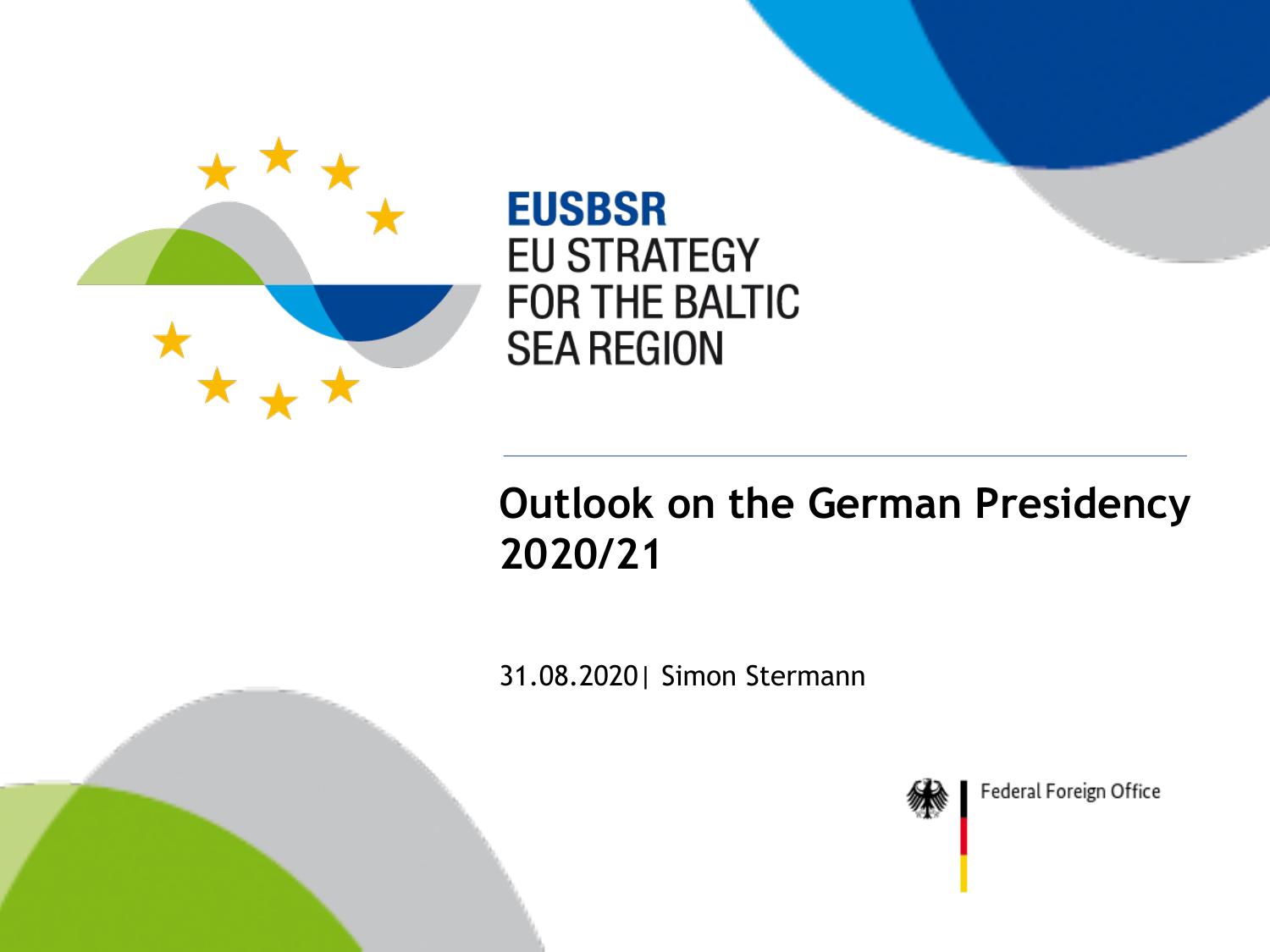### **Main objectives GER Presidency**

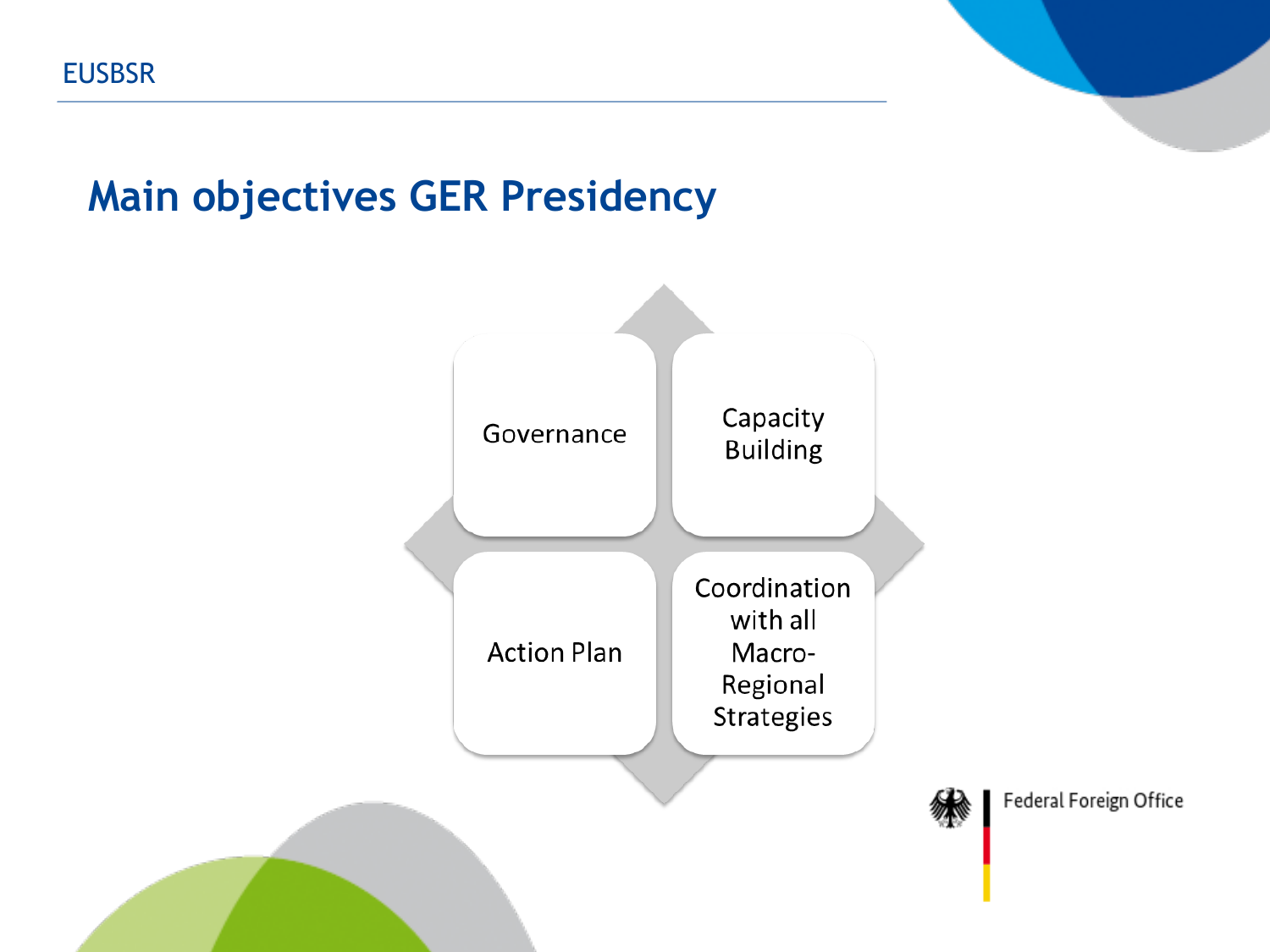#### **Governance**

- Establishment of the Baltic Sea Strategy Point
- Integration of HA functions into the Let's Communicate Project
- Update of the Rules of Procedure for the National Coordinators



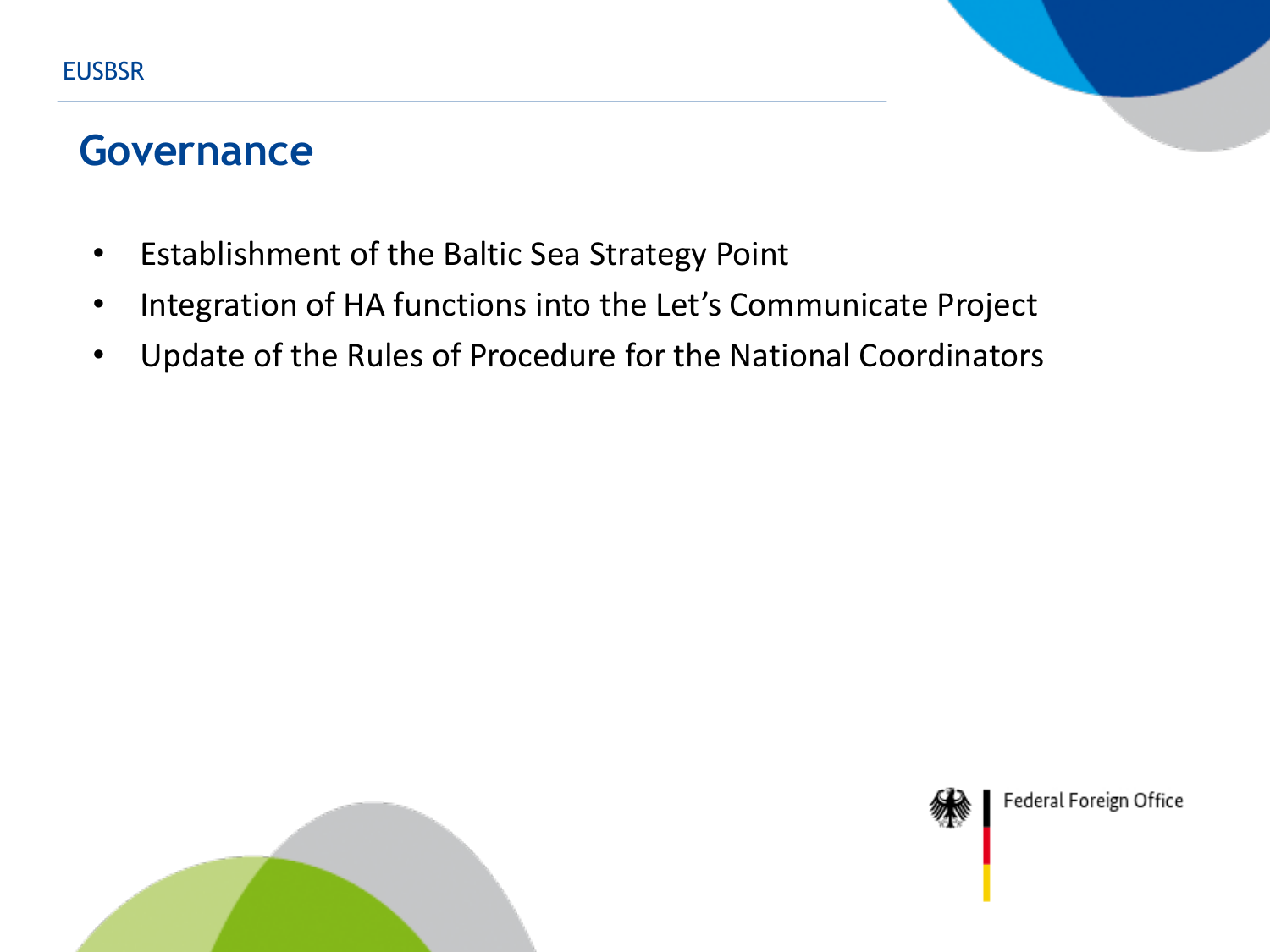# **Capacity building**

- Alignment of funding (Embedding) within the EUSBSR
- Exchange with the Managing Authorities Networks
- Promotion of EUSBSR communication strategies



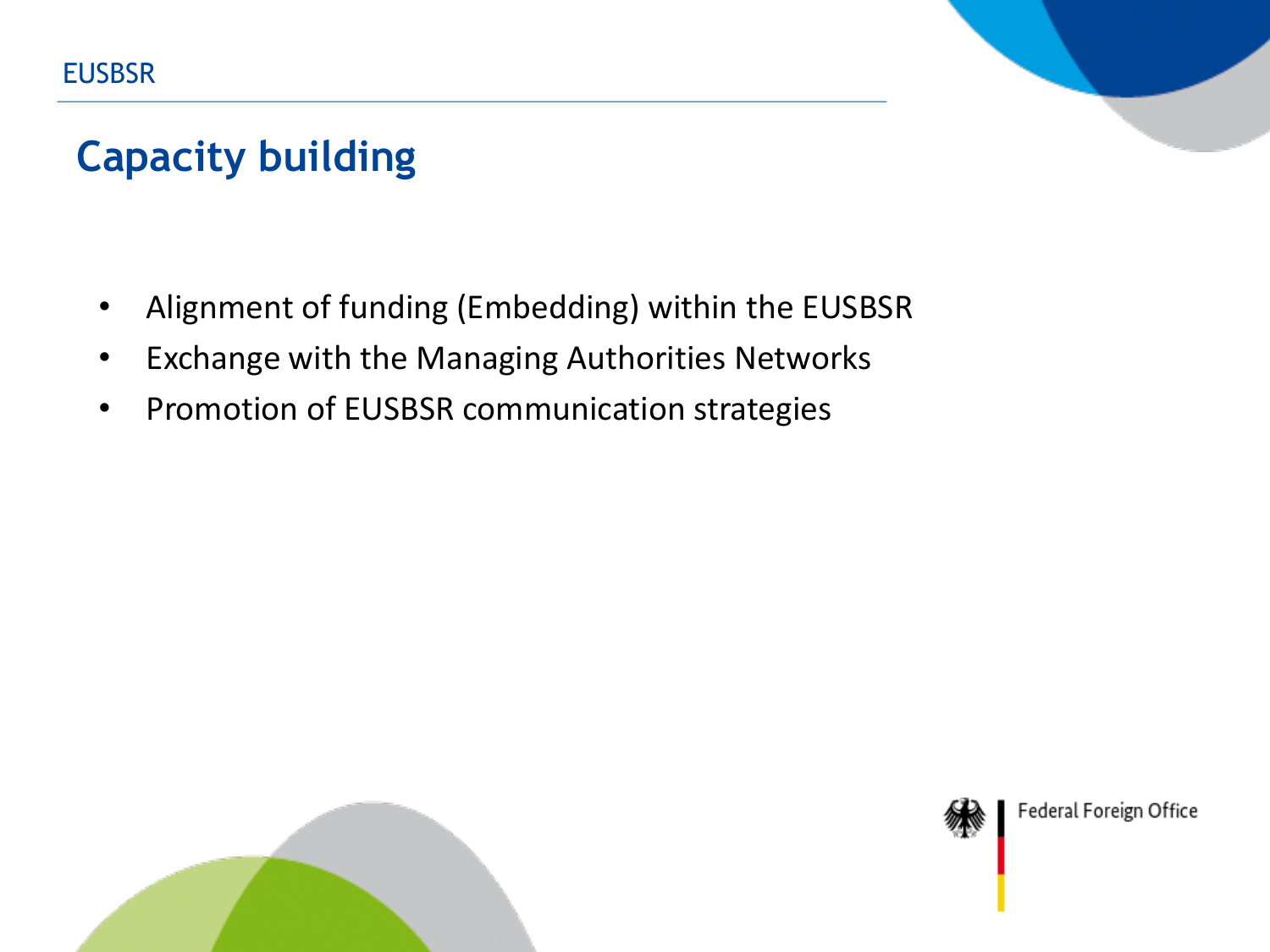#### **Action Plan**

- Close coordination with the Policy Area Coordinators
- Promotion of the updated EUSBSR Action Plan within the greater EUSBSR network (BSSSC, UBC, etc.)
- Follow up with DG Regio and relevant EC stakeholders
- Establishment of Flagship guidance and procedures



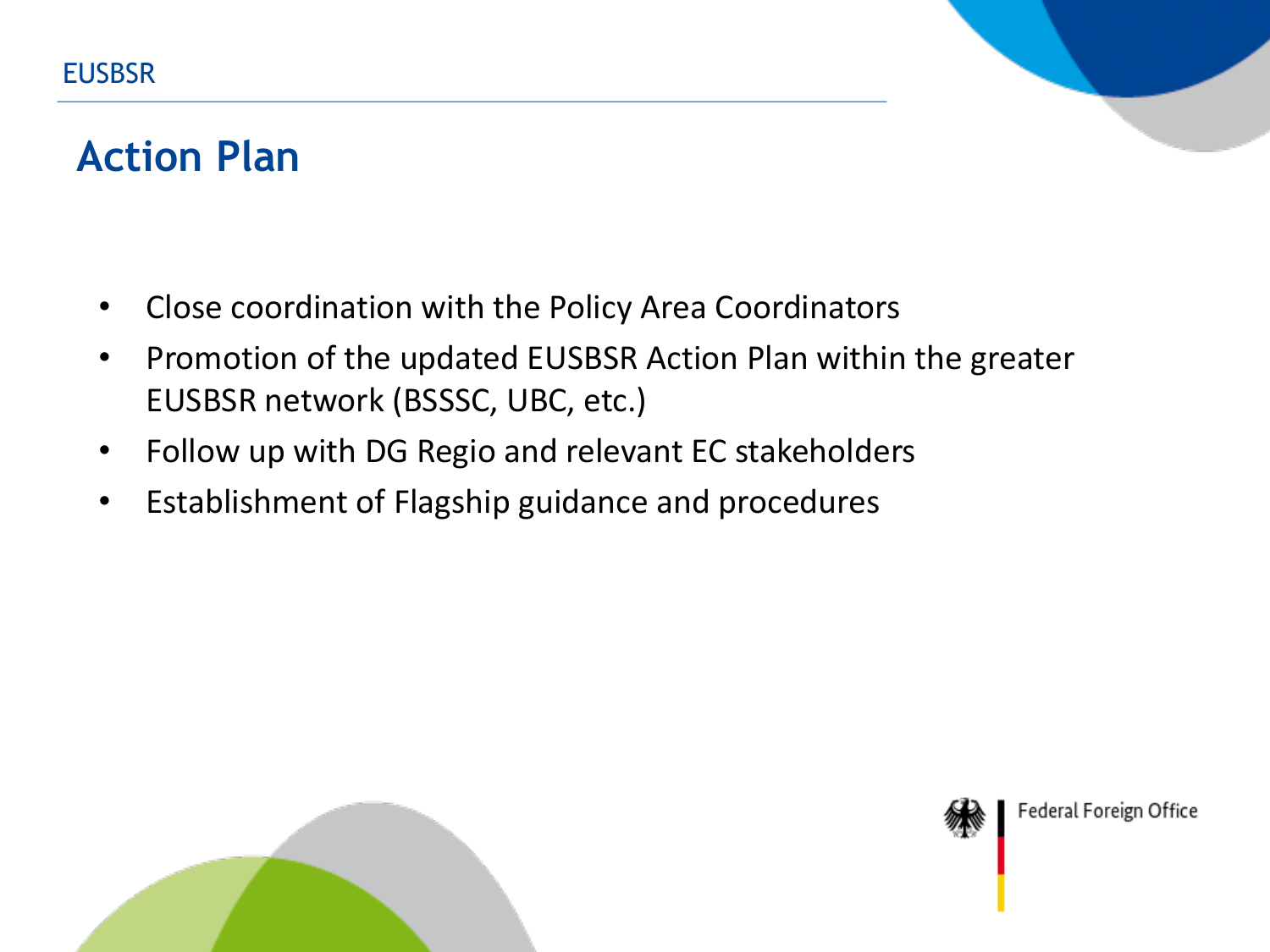#### **Coordination with all Macro-Regional Strategies**

- Follow up on DG Regio reporting on the MRS
- Participation and promotion of the EUSBSR in the MRS TRIO Network
- Representation in the High Level Group



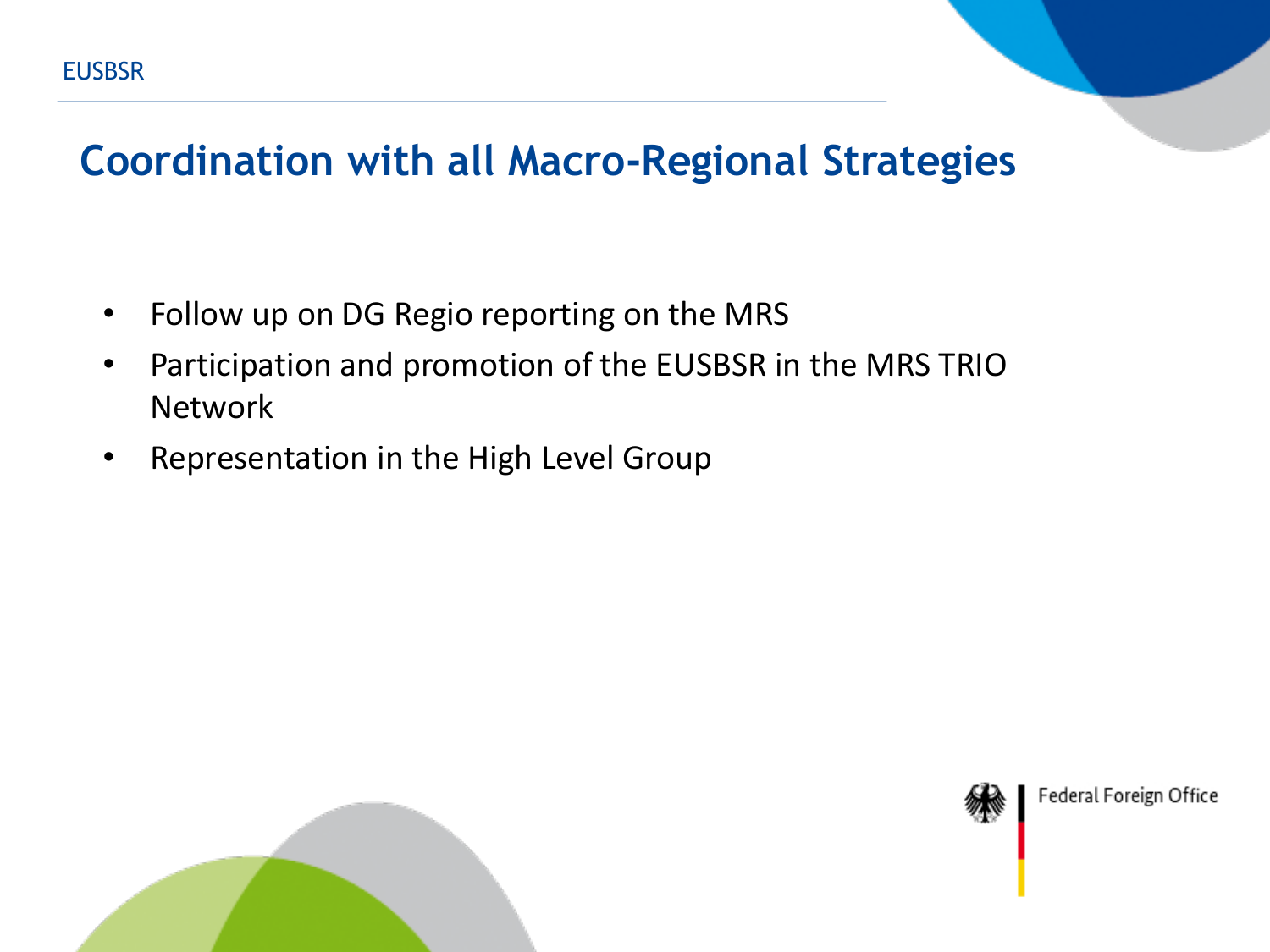

**EUSBSR EU STRATEGY FOR THE BALTIC SEA REGION** 

# **EUSBSR Action Plan 2020**

30.09.2020| Simon Stermann



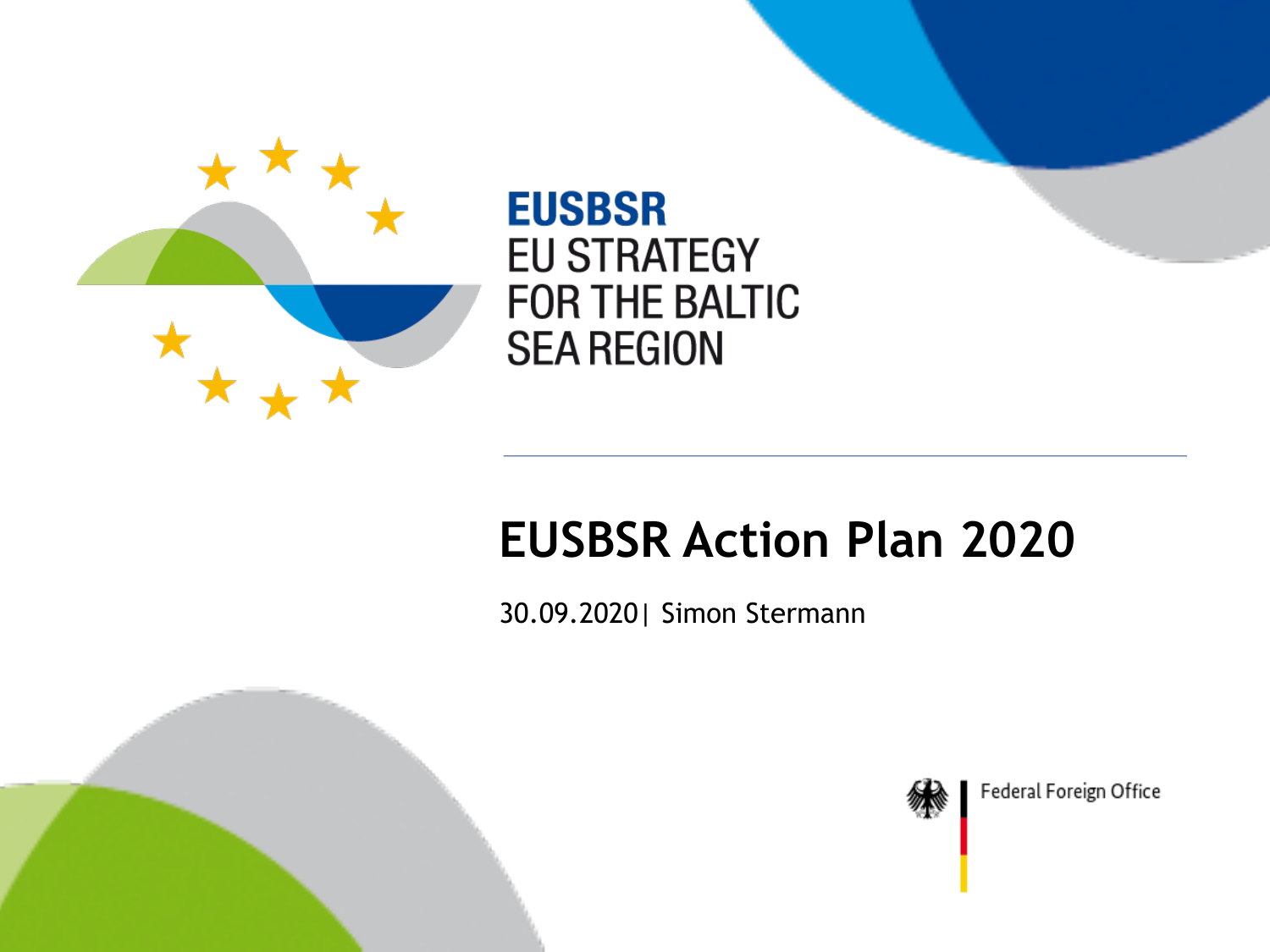

- Is aligned with the current EU strategic priorities and other relevant policy frameworks
- Integrates the UN Sustainable Development Goals (SDG)
- Focuses better to the needs for macro-regional cooperation in Baltic Sea Region for the 2021-2027 programming period
- It is more concrete in presented actions
- Facilitates the embedding exercise
- Is significantly shorter and more readable document



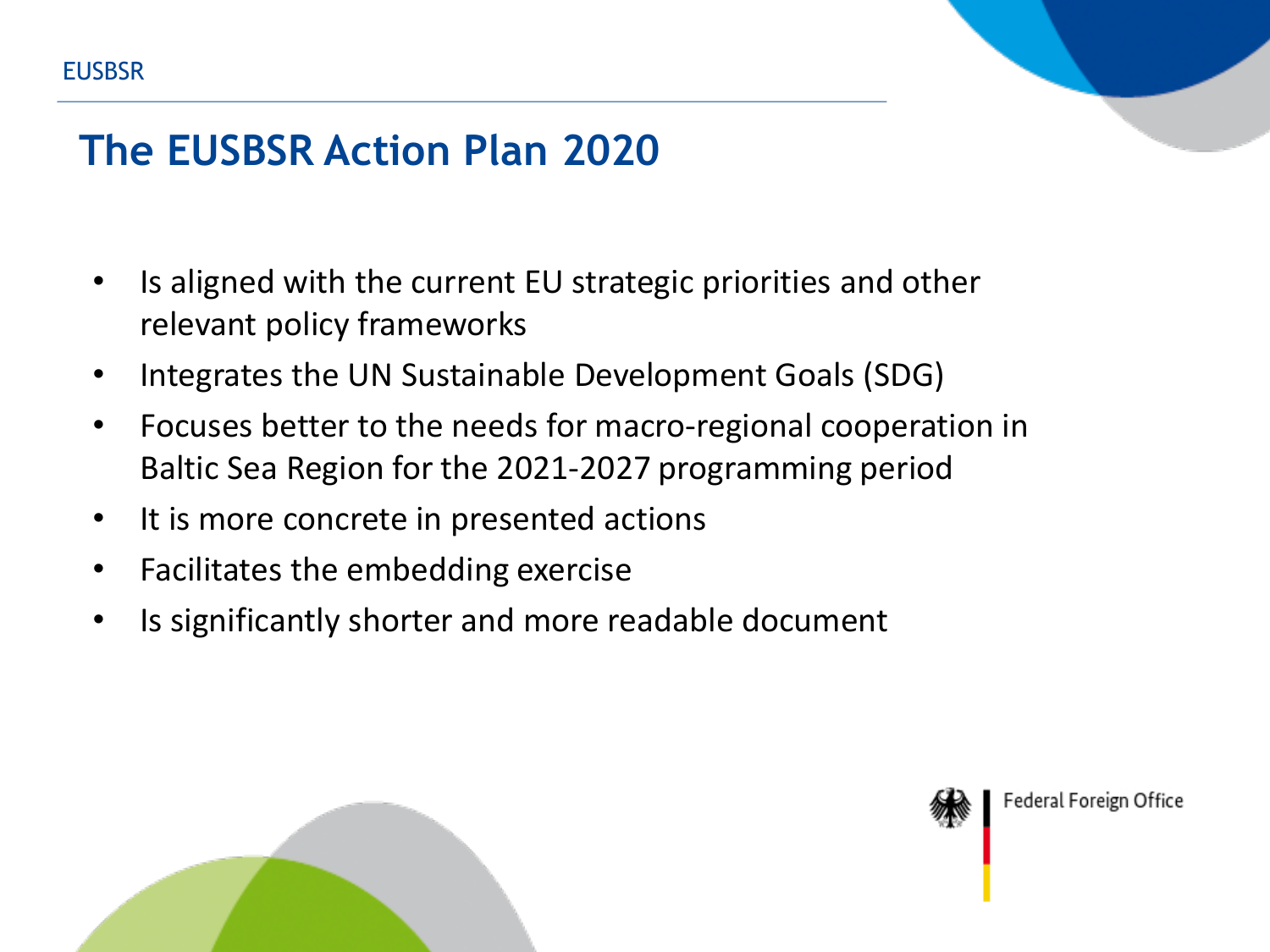#### **Governance**

The Action Plan 2020 no longer includes …

- a detailed description of cooperation between the EUSBSR and regional organizations, networks as well as initiatives.
- a detailed description of Flagships and necessary requirements to become a Flagship.



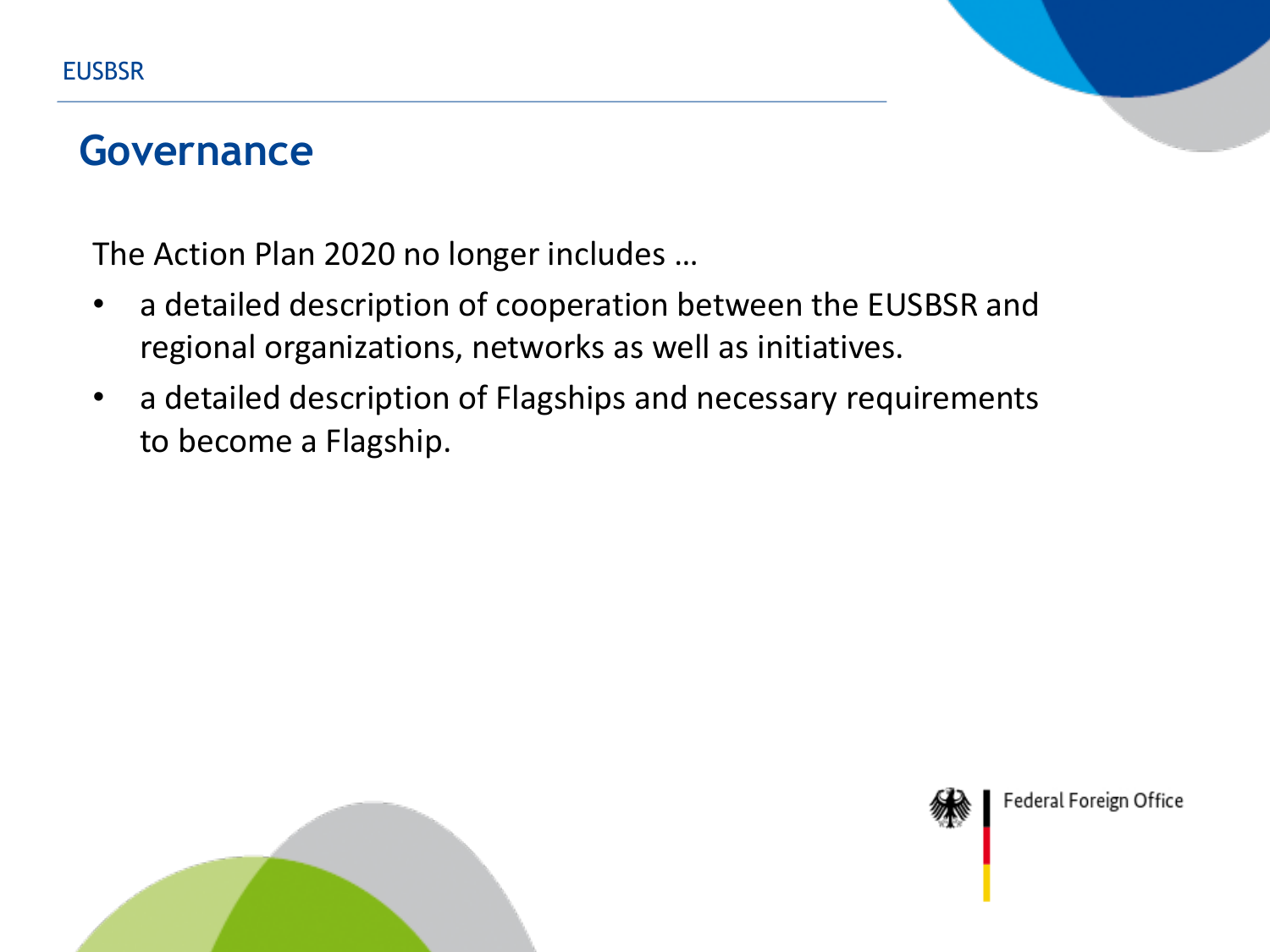#### **Baltic Sea Strategy Point (BSP)**

The Action Plan 2020 gives further details on the new BSP.

- BSP accountable to the National Coordinators Group (NCG)
- provides administrative and technical support
- coordinates the work of the EUSBSR, e.g. in the sharing of knowledge or communication
- coordinates the integration of essential elements, such as climate changes



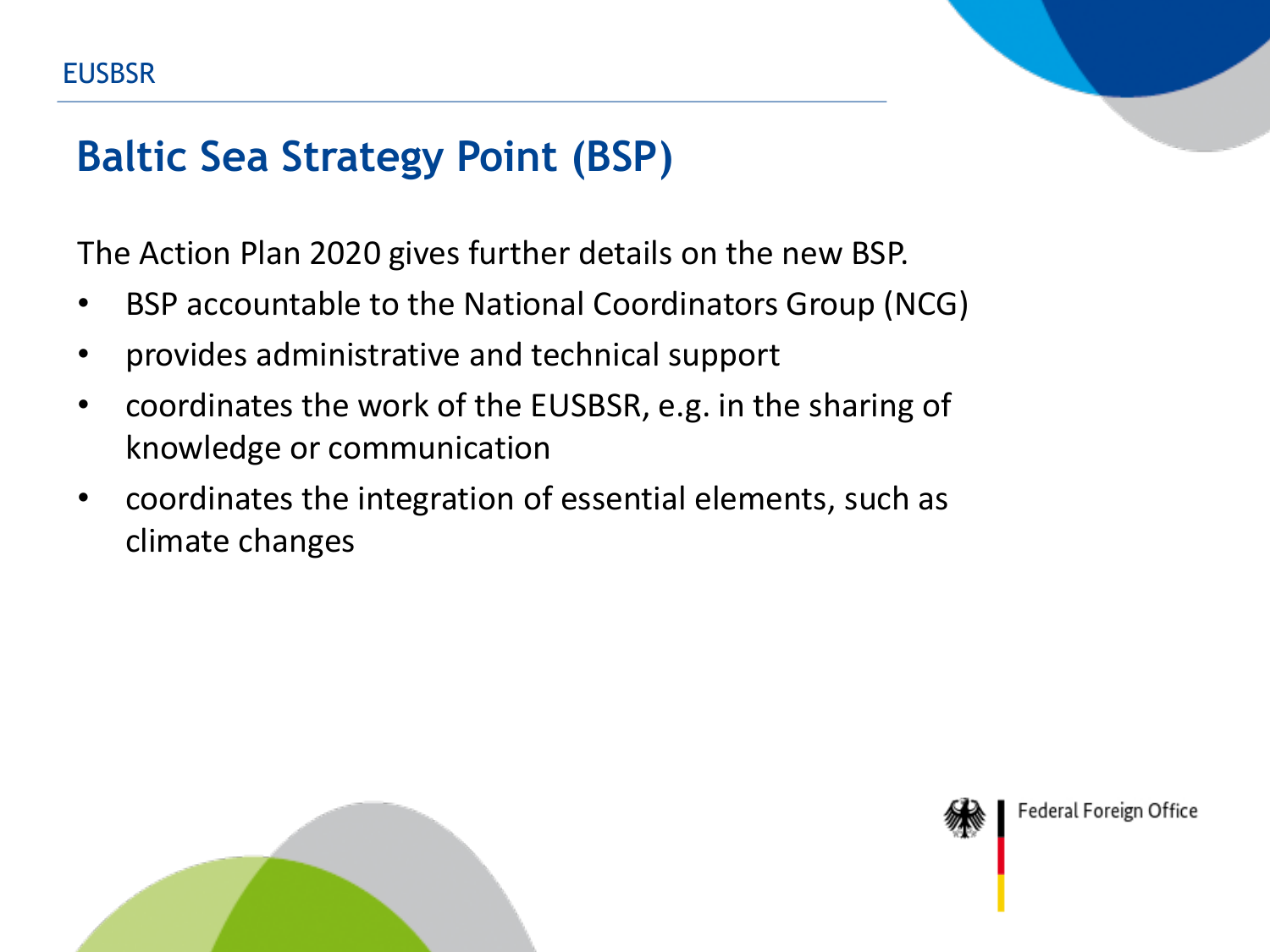### **Policy Areas (PAs)**

- Indicators and Actions were tightened, e.g. PA Secure (from eight to three Actions)
- Indicators and Actions were specified, e.g. PA Energy
- new PA included: PA Spatial Planning (formerly a Horizontal Area)
- Climate protection is now the overall guideline for every PA



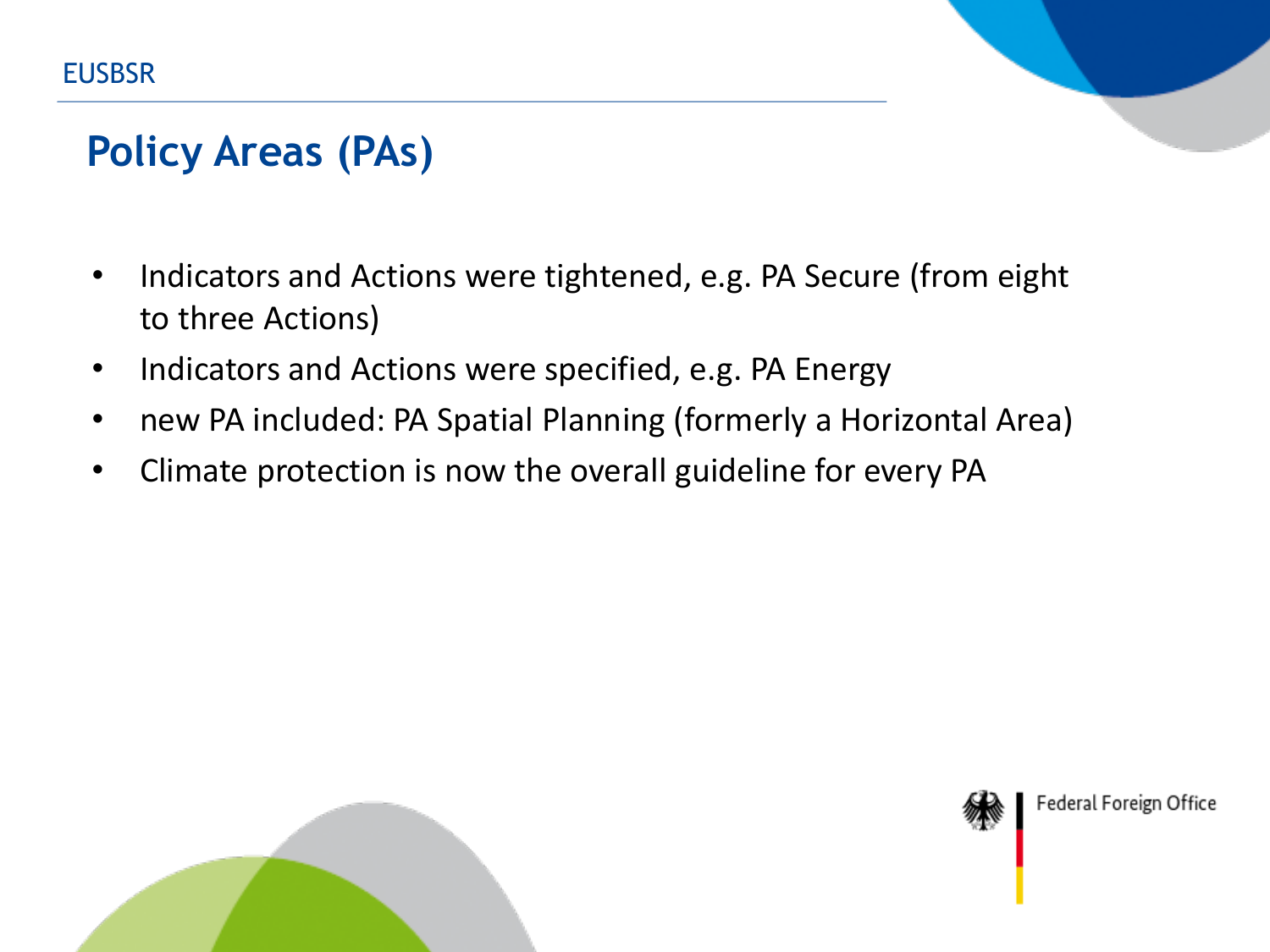## **Horizontal Areas (HAs)**

| <b>Action Plan 2017</b>    | <b>Action Plan 2020</b>                                                                                         |
|----------------------------|-----------------------------------------------------------------------------------------------------------------|
| <b>HA Capacity</b>         | dissolved as a HA; will be incorporated in<br>the Baltic Sea Strategy Point                                     |
| <b>HA Climate</b>          | dissolved as a HA; incorporated in all<br>Policy Areas (PA); every PA now has to<br>keep in mind climate issues |
| HA Neighbours              | dissolved as a HA; will be incorporated in<br>the Baltic Sea Strategy Point                                     |
| <b>HA Spatial Planning</b> | no longer a HA, but now a PA                                                                                    |